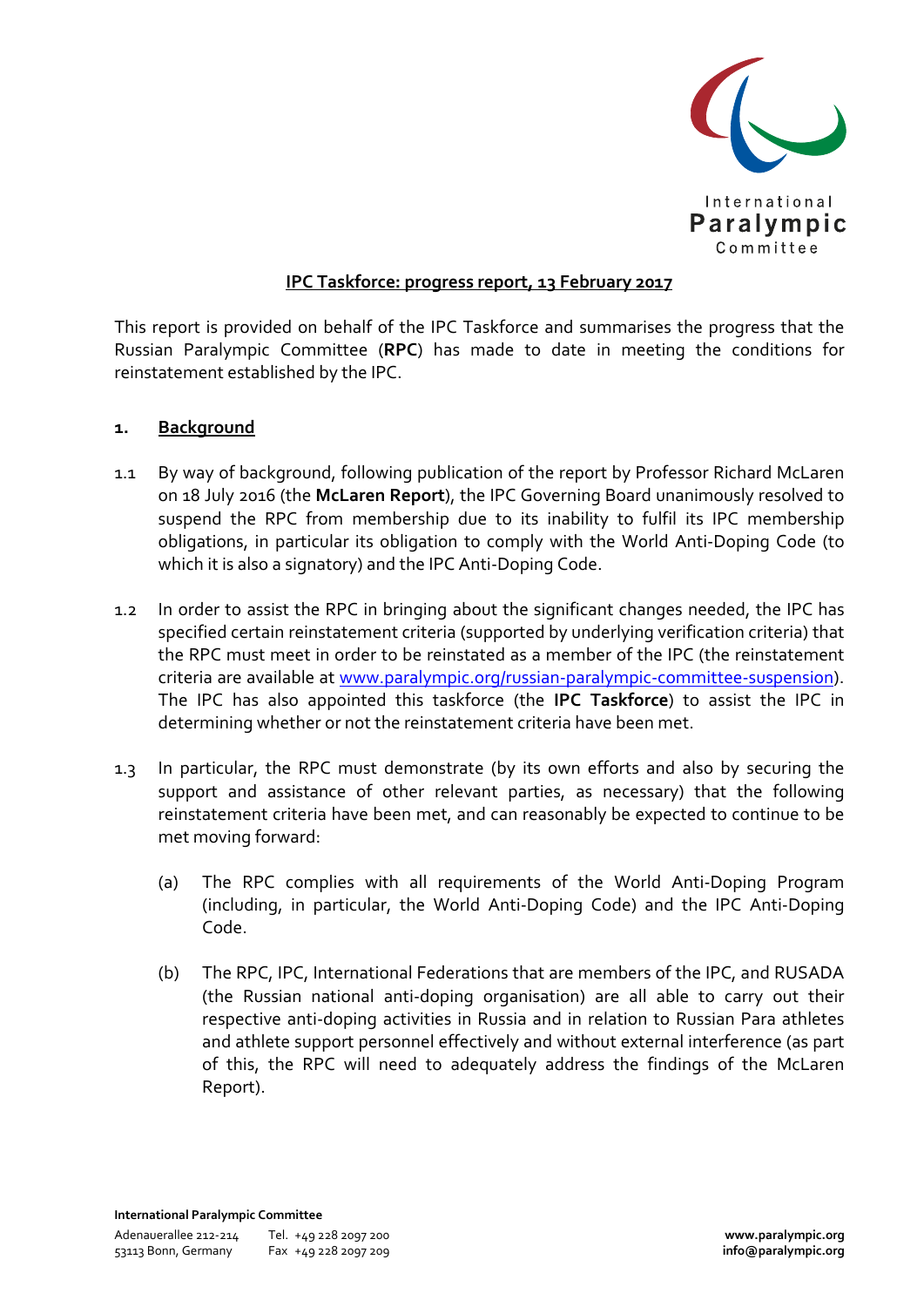

(c) As a result, the participation in IPC-sanctioned competitions of Para athletes and athlete support personnel under the RPC's jurisdiction will not jeopardise the integrity of those competitions.

## **2. Progress to date**

- 2.1 I am pleased to report that there have been various positive developments since the IPC Taskforce commenced its work. In particular:
	- (a) A constructive meeting was held with the RPC on 20 December 2016 to go through the reinstatement criteria in detail and ensure that all parties are clear as to what is expected.
	- (b) A positive working relationship and dialogue has been established between the IPC Taskforce and the RPC.
	- (c) The IPC Taskforce and the RPC are presently working to develop a detailed roadmap for the RPC's reinstatement to membership of the IPC, based on the reinstatement criteria.
	- (d) In the meantime, the IPC and the IPC Taskforce are working with the RPC to establish an effective short-term testing programme for Russian Para athletes.
	- (e) The IPC Taskforce is continuing to liaise as necessary with relevant third parties, including WADA and the Independent Public Anti-Doping Commission.
- 2.2 The IPC Taskforce is, however, concerned to note that there appears to have been little material progress to date (either by the RPC, or by the relevant Russian authorities) regarding the fundamental requirement to adequately address the findings made by Professor McLaren. That includes, in particular, the findings of an institutionalised and wide-ranging doping conspiracy and cover-up, and the involvement in that scheme of (among others) officials from the Ministry of Sport, the Centre of Sports Preparation of National Teams of Russia, and the FSB. As noted by the CAS Panel in Russian Paralympic Committee v International Paralympic Committee, CAS 2016/A/4745, at paragraph 95:

*'What has occurred in Russia was not a minor breach of an obligation or a random failure. Instead, this situation of noncompliance has been ongoing for many years … The RPC has not established that there was at the time of the Decision, or now, a systemic cure for the systemic failure that occurred within the RPC jurisdiction and "on the RPC's watch" and that clearly demonstrated that there had, at the least, been a*